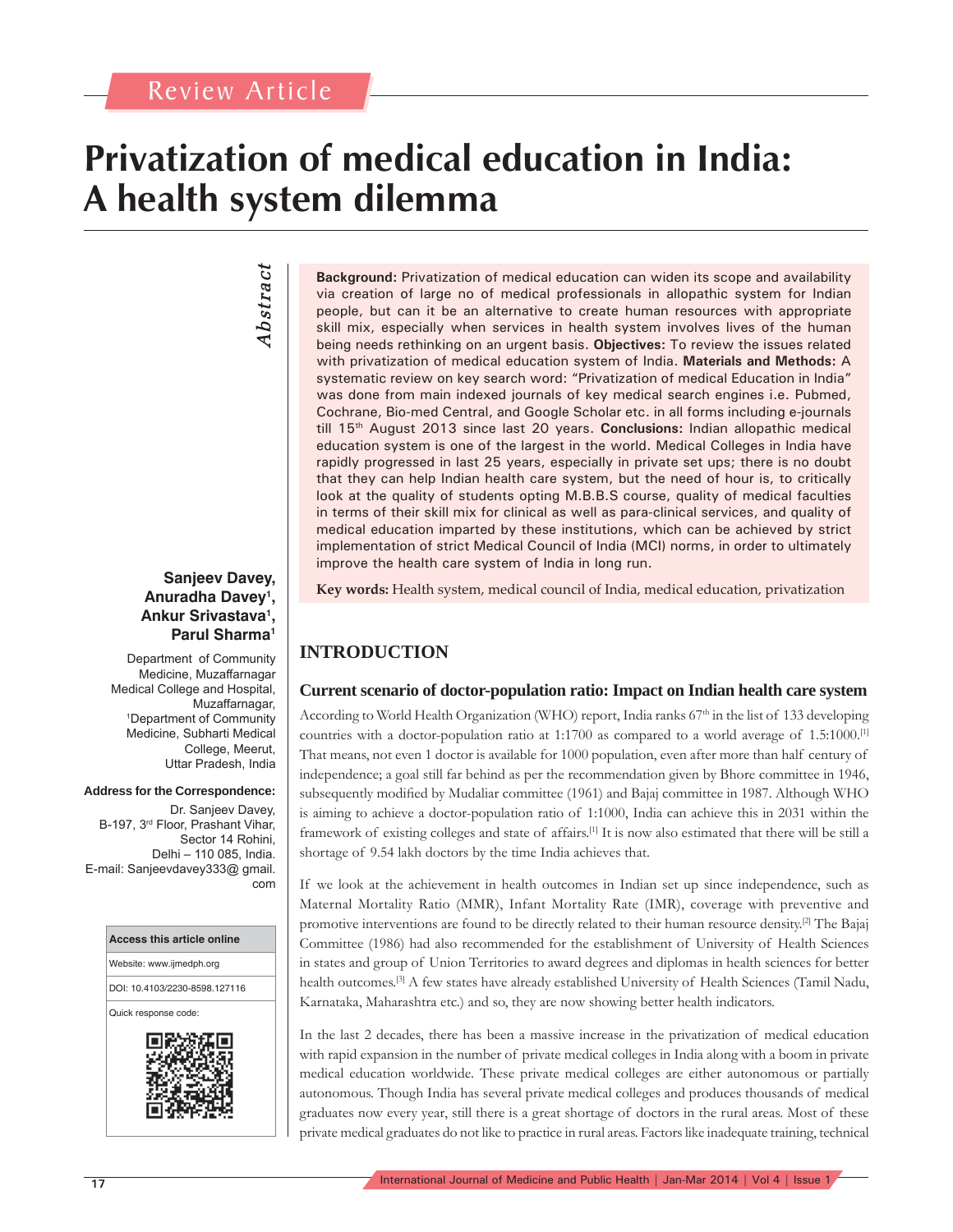skill of the health force, improper deployment, inefficient skill mix, poor working environment, and lack of opportunities for personnel management are few reasons making the medical education system a more paradox to solve by our policy makers and implementers.[2] Although Medical Council of India (MCI) – a regulator of medical education in India, role is to provide quality medical care to all Indians through promotion and maintenance of excellence in medical education both in private and government medical colleges and for that their website is also maintaining an up to date list.<sup>[4]</sup> But, what we require is outcome of these private medical colleges for Indian public health system by strict monitoring and evaluation of these medical colleges by MCI on a frequent basis. *In this article, therefore, authors with these problems in mind have reviewed the role of private medical colleges of India for Indian health care system.*

### **OBJECTIVES**

To critically review the issues related with privatization of medical education system of India.

## **MATERIALS AND METHODS**

A systematic review on key search word: "Privatization of medical Education in India" was done from main indexed journals in key search engines i.e. Pubmed, Cochrane, Bio-med Central, and Google Scholar etc. in all forms including e-journals till  $15<sup>th</sup>$  August 2013 since last 20 years. Study Designs: Previous systematic reviews and all kinds of exploratory research studies on role of Privatization of medical Education in India were the main study designs, which were incorporated in any language and of any size and to any extent in shaping our research. Inclusion Criteria: From 70 articles, which were searched in above duration of 20 years, 37 articles met the inclusion criteria; both kinds of studies explaining good effects of privatization of medical education and bad effects of privatization of medical education were included in review. Criteria of impact, effectiveness, and evaluation of Privatization of medical Education in India was taken in search. Studies from both developed and developing world were also included including any conferences data, research reports, and research studies to draw final conclusions. Exclusion criteria: Unpublished data from Thesis/ Dissertation was not taken on both these reviews.

#### **DISCUSSION**

#### **Why need for privatization of medical education in India?**

Privatization is an act of reducing the role of government or increasing the role of the private institutions of society in satisfying people's needs; it means relying more on the private sector and less on government.<sup>[5]</sup> Privatization of medical education can be defined as *"Medical Education which is imparted by an organization, which is not a*  government part. They can be profit-generating institutions or non-profit society*centered institutions."*[6] In 1951 after independence, there was 1 medical seat in government medical college for every 71,000 population. With

sustained investments in medical education, the ratio has grossly gone down to 37,000 for every government medical seat in 1966. Since then, situation has worsened due to continued negligence by the government for over 3 decades with 1 government medical college seat for every 55,000 population.[7]

In order to establish an integrated network of evenly spread specialty and super specialty services, National Health Policy (2002) advocated to increase the availability and coverage of the health services by encouraging private investments. [8] The National Rural Health Mission (NRHM) has also envisaged the participation of the private sectors to ensure that states make full use of the health care providers available in the remote areas, and to also encourage better utilization of the public-owned health facilities.[8]

In that order, Government of India (GOI) offered number of financial concessions to corporate hospitals in the form of the subsidized sale of the land, reduced import duties, and tax concession for medical research/medical education. (Baru 2000)<sup>[9]</sup> Chakraborty (2003) has also mentioned that private sector can be encouraged in the health sector by providing utility charges, discounted and free land, and low interest land.<sup>[10]</sup>

#### **What is the current status of private medical colleges in India?**

India has witnessed rapid growth in the medical education sectors, as India tops the world with the largest numbers of medical colleges in world with a figure of 356, and out of these, about 162 are owned by government institutions and 194 by private management.<sup>[4]</sup> Businessmen have now found this as a new avenue to make large earnings from private medical schools in the form of high tuition fees and high donations,[11] putting the element of commercialization of the medical education to the serious note. In one of the article published in Times of India (TOI) dated 5<sup>th</sup> Aug 2013, medical education in India is much costlier than its neighboring countries.[12] As data available with the Medical Council of India, availability of the medical seats has improved in recent years. Almost half (47%) of the available medical seats has been created since 2000. However, over 72% of the seats added after 1972 are in private sector.[7] Certain political events are also transforming the Indian medical education system; some of them are: Dissolution of MCI after the arrest of MCI president under charges of corruption, Clearance of new bill by Parliament of India, Prohibition of the Technical Education Institutions, Medical Education Institutions, and Universities Bill, 2010, Promotion of Public Private Partnership (PPP) in Medical education, and relaxation of norms for the same.<sup>[13]</sup>

In this context, landmark judgment was given by the Delhi High Court on Oct, 2011. Though it has emphasized the favorable role of private medical education system to bridge the gap between the number of doctors available and the India's teeming millions and mentioned it as need of the hour. At the same time, court has also mentioned clearly that administration has to be cautioned regarding the declining standards of medical education as well as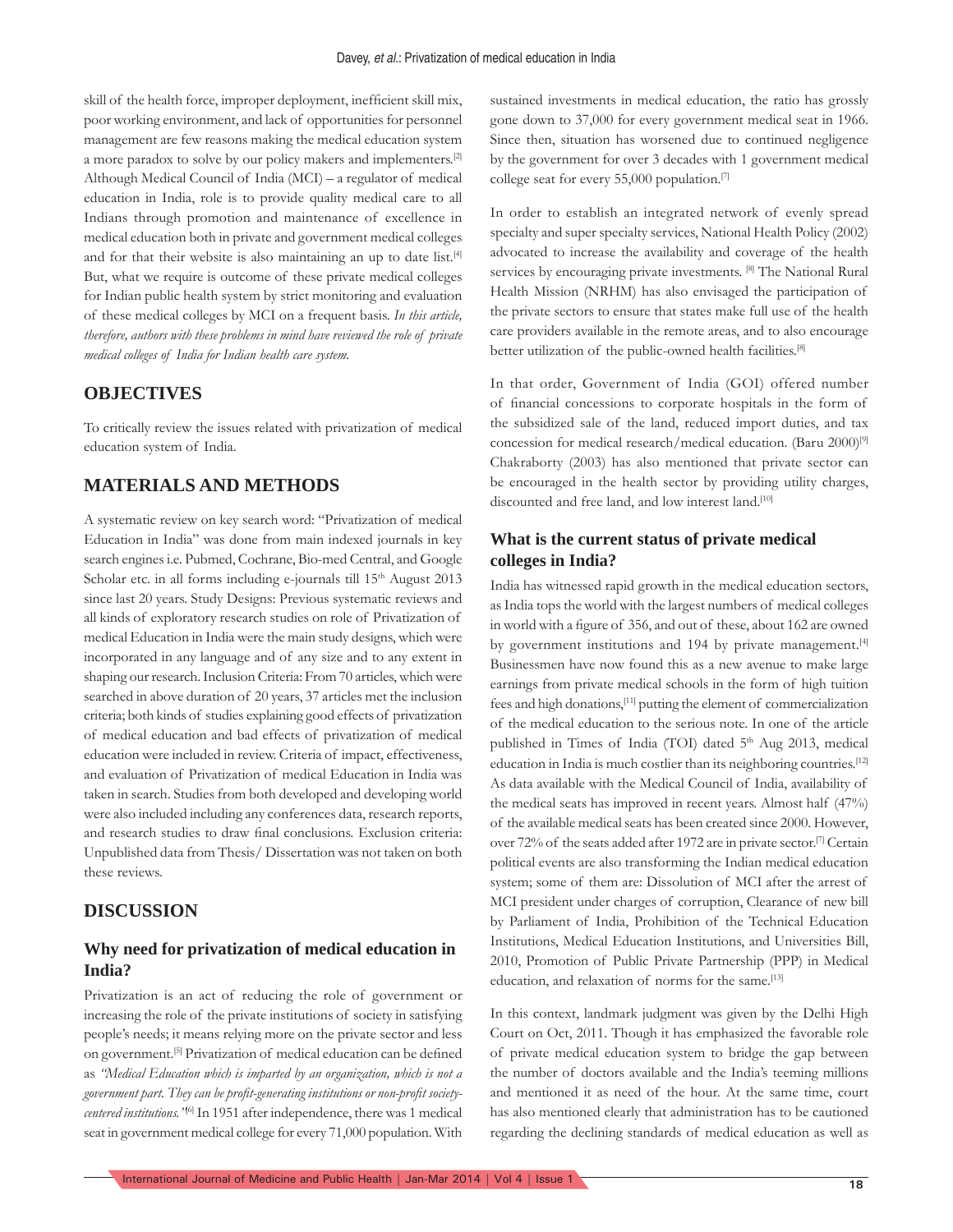money involved in charging higher fees. Therefore, court has given direction that there must be stringent conditions for monitoring the quality of medical education so that the trust of the common man in the custodians of our health is rejuvenated and strengthened.<sup>[14]</sup>

### **Current scenario of private medical colleges from South India**

Over half of the private sector seats are concentrated in just 4 states-Tamil Nadu, Kerala, Karnataka, and Andhra Pradesh, though they account for 21% of the India's population. In Karnataka, for every government seat, there are almost 4 private medical seats, while in Kerala, there are 2 private seats for every government medical seat.[7] Nearly 60% of the medical colleges in India are located in 6 states, namely Andhra Pradesh, Tamil Nadu, Maharashtra, Karnataka, Kerala, and Pondicherry, and they have a doctor-population ratio of 1924, 1165, 1179, 1457, 7213, and 994, respectively, as compared to all India figure of 5755 and 15438 in UP etc. [Table 1].<sup>[15,16]</sup> Stateswise distribution also clearly reveals the acute shortage of medical colleges in Uttar Pradesh, Rajasthan, Madhya Pradesh, Orissa, and Chhattisgarh, the all underperforming states according to health indicators of India. It shows significant geographical disparity in the distribution of the health workers across the states. As a rule, larger and poorer the states of Northern and Central India have lower density of the health worker when compared to the Southern States. The total number of the health workers per 10,000 population varies from 10 in Bihar to over 40 in Goa (Rao *et al*. 2009).[17]

#### **Private medical colleges in India: Will they really help?**

Encouragement of the privatization of the health system has been argued by Narayan (2003) that in Andhra Pradesh, private sector has outgrown the public sector through direct and indirect patronage of the state government. Private corporate hospitals receive huge amounts of public funds in the form of reimbursements from public sector undertaking and state and central government for treating their employees. That is, private segment has a possibility of replacing rather than complementing the public sector by weaning away the resources from the government.[18]

#### **Issue of qualified faculties**

Nearly 70 teachers are required per college for 50 admissions, 90 for more than 50 to 100 admissions, and 125 for 150 admissions per year as per MCI norms. This manpower requirement is only for the MBBS curriculum.<sup>[19]</sup> Now real challenge is the availability of the medical trained faculties. Senior faculties who are mainly retired or on leave from government are appointed in the private sector. In this way, government has opinion that faculties crisis can be solved in these medical college. But, how much do they give their services on regular basis is a big question mark in terms of quality of medical education.

One of the emerging challenges in this area is also the issue of paper faculty for the sake of inspection purposes by MCI to get its approval. To check the regularity of the medical faculties, The Honb'le Supreme Court and executive committee of the MCI decided to prepare Radio Frequency Identification (RFID)-based Access Control Smart ID Cards for the faculties of medical colleges to check the problem of double employment in a single academic year and to avoid teachers with unrecognized postgraduate qualification getting employed as teachers.<sup>[20]</sup> In the era of IT technology, it could have proved as an important instrument to help the MCI office at nodal point to check and verify the teacher's regular attendance as well as appointment of the qualified teachers as per MCI norms. But, ideas need strict implementation under the enforcement of MCI itself, rather than giving the edge of advantage to the management of many private medical colleges. Moreover, some of these private medical colleges also deny experience/ relieving certificates to assistant/associate professors, when they want to leave their institutions, this issue is also decreasing motivation for faculties joining private medical colleges.

To verify the teaching faculty, residents, and clinical material - Pursuant to order of Hon'ble M.P. High Court, MCI conducted Inspection on 2nd January, 2009, of 4 private medical colleges. They observed - the shortage of teaching faculty was about 60% and that of residents were 65%. Clinical material was grossly inadequate as reported by the MCI inspectors. O.P.D. attendance was 20%; bed

| Table 1: State-wise number of required and existing medical colleges (March, 2008) |                                             |                                            |                                  |                                                                                                                                              |            |              |
|------------------------------------------------------------------------------------|---------------------------------------------|--------------------------------------------|----------------------------------|----------------------------------------------------------------------------------------------------------------------------------------------|------------|--------------|
| <b>States/UTs</b>                                                                  | <b>Population march</b><br>2008 (in '000')* | <b>Medical colleges</b><br>lakh Population | Existing no. of<br>(Govt./ Pvt.) | Difference between Current population<br>required @ 1 per 50 medical colleges existing and required per medical college MBBS seats<br>number | (in '000') | Total no, of |
| Andhra Pradesh                                                                     | 82180                                       | 16                                         | 32                               | $+16$                                                                                                                                        | 2568       | 4225         |
| Karnataka                                                                          | 57399                                       | 11                                         | 39                               | $+25$                                                                                                                                        | 1472       | 4755         |
| Tamil Nadu                                                                         | 66396                                       | 13                                         | 25                               | $+12$                                                                                                                                        | 2656       | 2865         |
| Kerala                                                                             | 34232                                       |                                            | 18                               | $+11$                                                                                                                                        | 1902       | 2100         |
| Maharashtra                                                                        | 106894                                      | 21                                         | 40                               | $+19$                                                                                                                                        | 2672       | 4560         |
| Pondicherry                                                                        | 1074                                        | 0(1)                                       | 8                                | $+7$                                                                                                                                         | 134        | 975          |
| <b>Bihar</b>                                                                       | 93823                                       | 18                                         | 8                                | $-10$                                                                                                                                        | 11728      | 510          |
| Madhya Pradesh                                                                     | 69279                                       | 13                                         | 9                                | $-4$                                                                                                                                         | 7698       | 1120         |
| Rajasthan                                                                          | 64641                                       | 13                                         | 8                                | $-5$                                                                                                                                         | 8080       | 850          |
| Uttar Pradesh                                                                      | 190891                                      | 37                                         | 16                               | $-21$                                                                                                                                        | 11931      | 1712         |
| West Bengal                                                                        | 87869                                       | 17                                         | 9                                | $-8$                                                                                                                                         | 9763       | 1105         |

\*Projected population by Registrar General of India. Number of existing medical colleges and number of MBBS seats are taken from MCI website.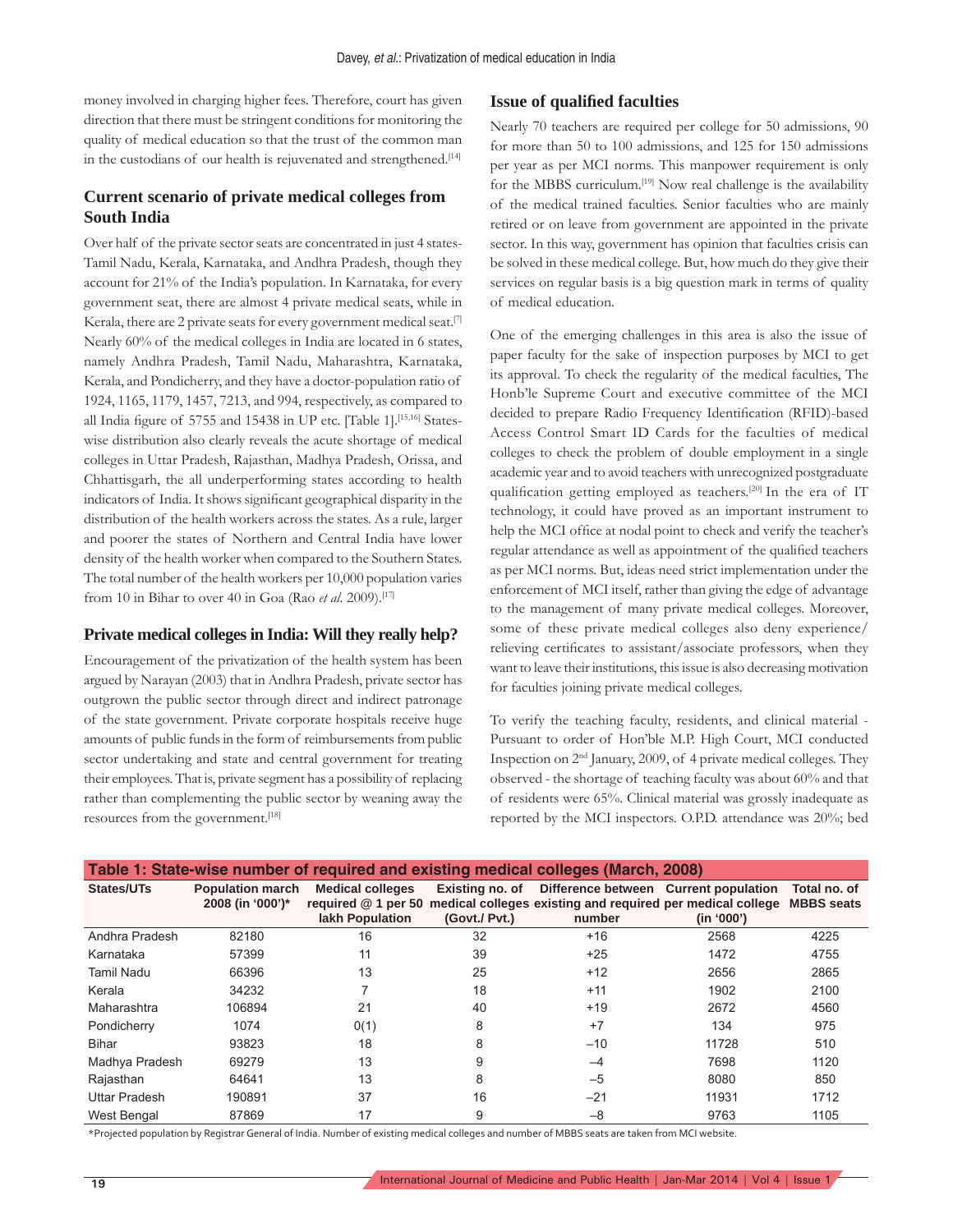occupancy was 30% as against 80% as per MCI norms of minimum requirements.[21] Budding of private medical colleges in India on one side with severe shortage of medical faculty is actually creating the paradox in the situation.

#### **Issue of quality of medical students entering health care system and becoming health care provider**

For a government medical college, the minimum requirements for the MBBS course are 50% marks in physics, chemistry, biology, and English in the '10+2' examinations (For reserved category students, the requirement is 40%.). The admission requirements differ across universities. Generally, students who attain higher marks in the qualifying examinations and in the medical entrance examinations conducted by various agencies are accepted onto the MBBS course. But, the irony is, rampant growth of the medical colleges in the private sector has created now new dimension of challenges. The donation-based seats given in private medical colleges are facing heavy criticism, because this makes India the only country for authorizing the sale of medical seats by private medical colleges, accepting the principle that the *ability to pay*, and not on the *basis of merit*, is seriously affecting quality of Indian health care system.<sup>[22]</sup> Though government of India has policy in favor of growth of the private sector in medical education, the real issue of development of competencies and the process by which the reasonable number of each category of health care providers is produced and equipped with the knowledge, skills, and attitudes is 1 of the 3 main processes which influence performance of the health workforce including MBBS students as suggested by Dussault  $G^{[23]}$  So, the quality of medical and health care services imparted by these private medical college students is also a very big challenge for Indian health care system.

### **Issue of quality of medical education imparted by private medical colleges**

*One of the tough challenge is to provide quality of education with optimum standards set by Medical Council of India (MCI)*. The content and training of medical education also varies from states to states and from government and private Institutions. National and state level guidelines are not available for teaching, and as a result, they are not exposed to recent changes in the program and policies.[15] Due to lucrative clinical and diagnostic specialty, candidates opting for public health and para-clinical subjects are gradually declining, leading to again acute shortage of medical faculties, especially in anatomy, pharmacology, forensic medicine, and community medicine.[8] This shortage sets a vicious cycle for compromised quality of medical education due to lack of appropriate mentorship. Another factor which makes the situation even more complex is the mobilization of the trained doctors to the rich countries under active International recruitment of doctor and nurses (Mode 4 of GTS agreement). According to WHO, about 100,000 doctors of Indian origin are settled in USA and UK alone.<sup>[24]</sup> This is further creating a gap in generating the pool of available health workforce, which will deliver the services in India.

#### **Issue of infrastructural defi ciencies in private medical colleges**

With the increasing number of medical colleges in the country, 20-30 percent of private medical colleges are good and rest 60-70 percent are not up to the medical standards i.e. quality of today's doctors is "not ideal and not very good" while considering PPP model for affordable healthcare.<sup>[20]</sup> Insufficiency is in terms of infrastructure and clinical material to teach the medical graduates and postgraduates and thereby insufficient professional knowledge and poor competencies will definitely affect the quality of care that they will provide. It is a serious concern for the cohort of future specialized health professional to replace the existing one. Another emerging challenge in this field is the *accreditation of the established and newly establishing medical college in terms of infrastructure, clinical material, trained and regular faculty, and admission process*. In their study by Supe A, Burdick WP[13] also recommended in-depth accreditation process for medical colleges used by the National Accreditation and Assessment Council, which is currently applied to only 10% of medical colleges, as well as reforms in curriculum, student selection, and internship assessment, in addition to stronger faculty-development efforts.

## **Health economics: Rising cost of medical care and medical education**

Although Government of India (GOI) is committed to provide quality family welfare and health services to its population at affordable cost and easily accessible distance, nearly 72% of total health expenditure is born out of pocket by the household,and 3.2% families go in the cycle of financial burden due to expenditure on health.<sup>[25-27]</sup> Out of the total expenditure by MOHFW, a significant percentage of 95.5 is given to allopathic system of medicine and only 4% towards Indian system of medicine.[28] Public sector health care services utilization in India is low.[29,30] Reasons listed from various studies for this are: a) high absenteeism, b) poor quality of services, and d) long distances to travel.[31-33] That's why privatization is affecting health and medical education in the same way, as areas of social and administrative reform and private and voluntary organizations with a hopeful important role in rising economic liberalization.[34] Now coinciding with falling public health investment, emergence of non-communicable diseases, and a spiraling demand, so there has been a steady growth in the *corporatization of medical care*.

Although government of India is spending an average 3 percent of GNP on education, in past, between 1950s and 1970s- spending for education was between 4.6 and 7.7 percent of total central government expenditures, but from 1980s, around 10 percent of central and state funds went to education, a proportion well below the average of 79 other developing countries, but total expenditure per student per year by the central and state governments has actually declined in real terms.[35] *There is also a huge disparity in costs and fees of government-run medical colleges e.g. each student costs the All India Institute of Medical Sciences (Under GOI), Delhi, around Rs 1.7 crore (Rs 31 lakh per year) while the fees paid by the student is only Rs 5,000/ year.* [36]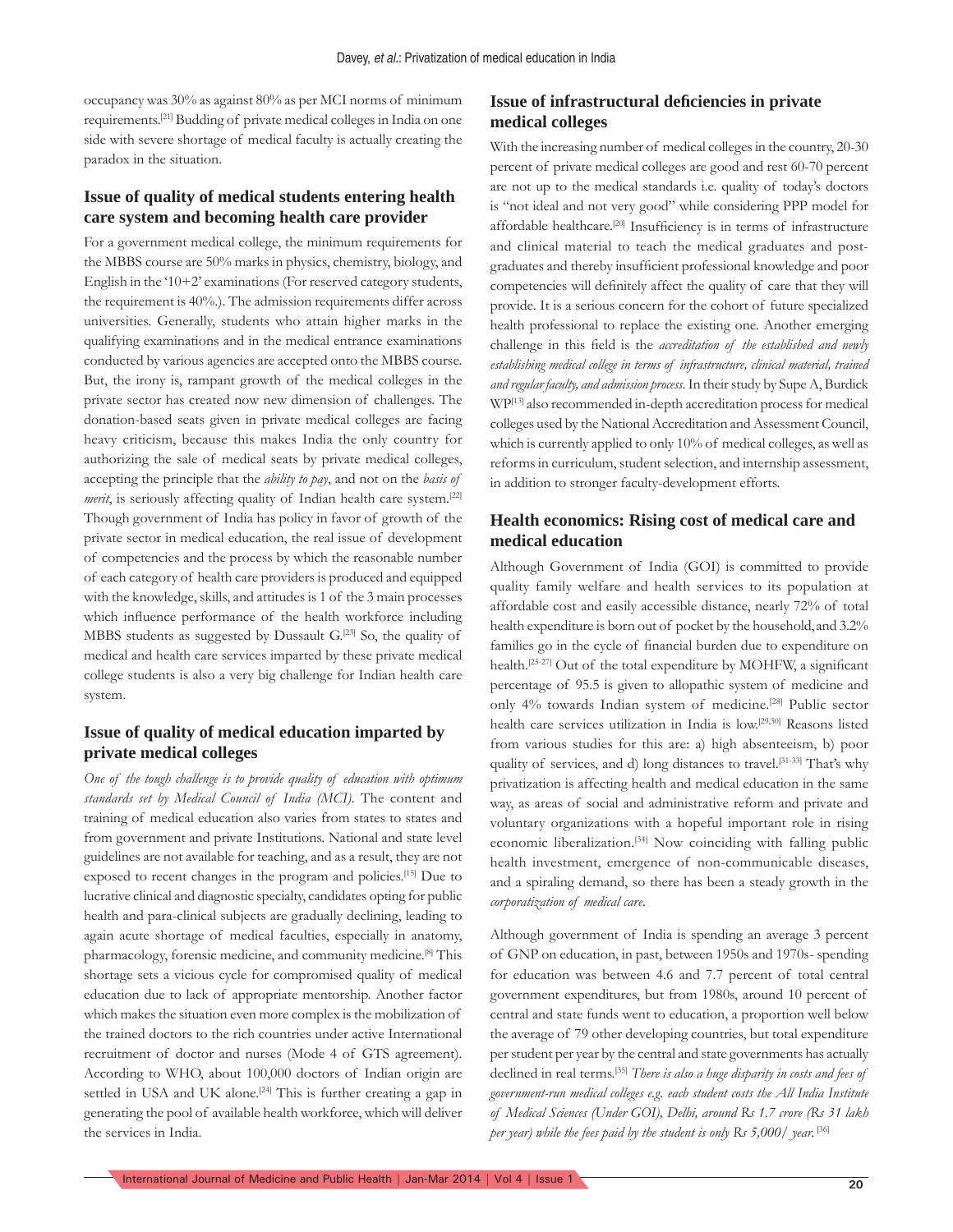Actually, Government of India (GOI) has steadily spent a revenue expenditure on medical education, training and research Rs 1078 million (in 1981) to 15757 (in 1999). An important area of public health expenditure which is dominantly the responsibility of the central government is medical training and research. Here too, the per capita spending has increased only slowly over the 1990s although recent years have shown some increase. However, it could be argued that this is an area where much greater public spending is required, and it must necessarily be undertaken by the central government.

Due to this reason, expansion of medical education by private sector has occurred, but is full of multiple challenges. *One of the most prominent challenges is the average cost of education in a private vs. government medical college*. The average cost of private medical education is around INR 40-50 lakhs, while in government sector, it is around INR 10,000-4 lakhs i.e. it is 10 times costlier in private medical colleges.[7] So, medical education in a private institute is a very expensive affair and captures only that segment of the youth who can afford it. This is indirectly promoting the *commoditization of the medical education.* 

So, what is happening is selling of the post-graduate medical seats in Crores of rupees to those who can afford to pay the private institutions rather than given as per their aptitude and performance for the medical branch. This enormous profit motive on the part of private management can ruin quality of medical education in India and Indian health system in long run.[37]

#### **CONCLUSION**

## **Medical education privatization- An issue which needs a rethinking**

Medical education directly affects our "Right to Health," so its quality maintenance is a critical issue for our Indian health care system. Our Indian medical education system is one of the largest in the world, and medical colleges in India have rapidly proliferated in last 25 years, doubling since 1980 to currently 350 plus. With an increase in the number of approved private medical colleges and the increase in the number of seats recently, approximately 45,000 graduates are passing out every year from these colleges, from which 90% are privately-run. So, there is an urgent need for establishment of institute of health sciences in all states, especially in high focus states, which can ensure uniformity in admission, curriculum, and accreditation for all degrees in medical, nursing, and other para-medical courses. The growth of medical colleges in India is due to the large-scale privatization of medical education and lack of government control over medical education. One side of the coin shows that medical colleges are budding quickly, but the other side highlights acute shortage of faculties, which makes the environment irony to grow. No doubt, medical education in India has expanded in the last 60 years, but it continues to remain inadequate given the needs of the country. At this juncture, what we can conclude is that although privatization is a powerful tool to support public

health system to increase accessibility and affordability of the health care at low opportunity cost, at the same time, it should be monitored with stringent implementation of the rules set by Medical Council of India so that health of the nation could not be compromised in the long run in search of appropriate health force with adequate skill mix. So, we say that, further studies for a better Indian health care system are urgently required either by Medical Council of India (MCI) itself or think tank agencies of government of India like National Institute of Health and Family Welfare (NIHFW) or All India Institute of Medical Sciences (AIIMS) on this critical issue.

#### **REFERENCES**

- 1. Vision 2015. [MCI Booklet. 2011 March]. Available from: http://www. mciindia.org/tools/announcement/MCI\_booklet.pdf. [Last accessed on 2013 Aug 15].
- 2. Nandan D, Agarwal D. Editorial: Human resource for Health in India: Urgent need for reform. Indian J Community Med 2012;37:205-6.
- 3. Bajaj JS. Expert Review Committee Health Manpower Planning and development, U11010/2/86-MEP dated 8/5/1986. Ministry of Health and Family Welfare, New Delhi: Government of India; 1986.
- 4. Medical Council of India. Available from: http://www. mciindia.org/InformationDesk/MedicalCollegeHospitals/ ListofCollegesTeachingMBBS.aspx [Last accessed on 2013 Apr 6].
- 5. Savas ES. Privatization and Public-Private Partnerships. New York: Chatham House Publishers/Seven Bridges Press; 2000.
- 6. Shehnaz SI. Privatization of Medical Education. Sultan Qaboos Univ Med J 2010;10:6-11.
- 7. Times of India. Available from: http://timesofindia.indiatimes.com/home/ education/news/One-government-medical-college-seat-for-55000 people/articleshow/21769867.cms. [Last accessed on 2013 Aug 12].
- 8. National Health Policy Document, New Delhi, 2000. Govt. of India. Ministry of Health and Family Welfare. Eleventh Five Year Plan 2007- 2012. Planning Commission, Govt. of India, New Delhi.
- 9. Baru RV. Privatization and Corporatization. *Seminar* 489, May, 2000. Available from: http://www.india-seminar.com/2000/489/489percent20baru. htm. [Last accessed on 2012 April 30].
- 10. Chakraborty S. Private Health Provision in Uttar Pradesh, India. In: Yazbeckand AS, Peters DH, editors. Health Policy Research in South Asia: Building Capacity for Reform. Washington DC: World Bank; 2003. p. 257–77.
- 11. MCI for relaxation of norms for setting up medical college. Zeenews.com. Available from: http://zeenews.india.com/news/delhi/mci-for-relaxationof-norms-for-setting-up-medical-colleges\_656030.html. [Last accessed on 2013 Apr 6].
- 12. Times of India. Availablefrom: http://articles.timesofindia.indiatimes. com/2013-08-05/india/41091925\_1\_screening-test-foreign-medicalgraduates-indian-students. [Last accessed on 2013 Aug 10].
- 13. Supe A, Burdick WP. Challenges and issues in medical education in India. Acad Med 2006;81:1076-80.
- 14. Sarda. Privatize Medical Education to ensure health for All. Accessed from: http://www.dnaindia.com/india/1595136/report-privatise-medical-educationto-ensure-health-to-all-delhi-high-court [Last accessed on 2013 Jun 7].
- 15. Nandan D, Nair KS, Datta U. Human Resources for public Health in India: Issues and Challenges. Health and Population : Perspectives and Issues 2007;30:230-42.
- 16. Shodhganga. Available from: http://www.shodhganga.inflibnet.ac.in/ bitstream/10603/854/16/16\_chapter%208.pdf. [Last accessed on 2013 Aug 15].
- 17. Rao K, Bhatnagar A, Berman P. India's health workforce: Size, composition and distribution. In: La Forgia J, Rao K, editors. India Health Beat. New Delhi: World Bank, New Delhi and Public Health Foundation of India; 2009.
- 18. Narayana KV. Changing Health Care System. Econ Polit Wkly 2003;1230-41.